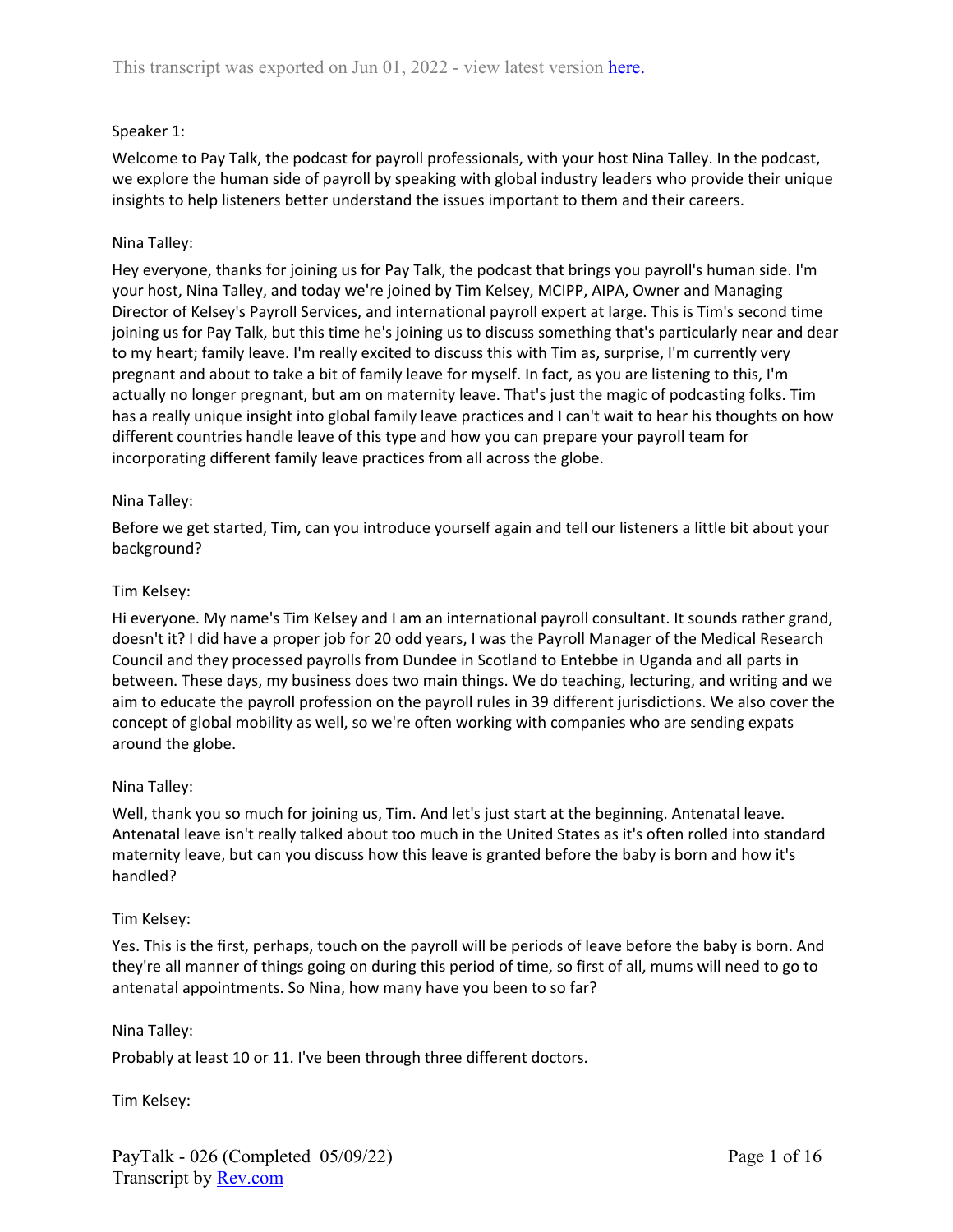Three different doctors, 10 or 11 appointments, not too unusual I would have to say, certainly in the UK experience, some of those appointments might not have been with a doctor, they might have been with a midwife instead. And generally speaking in a lot of jurisdictions, those absences from work will have been paid absences and there'll be no limit on the paid time off for those absences. It will simply be what is reasonable. Now, with Nina's absences, I'm sure she was able to attend those appointments with a certain degree of confidence that they would start at a particular time and end at a particular time.

## Nina Talley:

Give or take.

## Tim Kelsey:

She wouldn't have been so lucky in a UK NHS hospital. She would've known what time to turn up, she wouldn't have had a clue what time she was coming back again. So the general mantra is reasonable paid time off. In some jurisdictions, there'll be an entitlement to the time off work, but not an entitlement for pay. And then it'll be down to the employer to decide whether they choose to pay for those appointments. I guess for me, the test to apply here, if you allow people paid time off for one or two dental appointments a year, if you allow them paid time off just for one or two doctor's appointments in the year, this is no different and you should do the same thing, otherwise it's discriminatory, but certainly you'll find lots of countries.You will have to be paying, without limit, it'll just be what is reasonable.

# Tim Kelsey:

Now reasonable, what does that mean? Exactly, how long is a piece of string? But you can usually ask for evidence of the appointment. So it would not be unusual in the UK, for example, for a lady to present her appointment card, and she'll be given a card from her midwife where all of her appointments will be recorded during the pregnancy and she's making an application for a time off to attend those appointments, it's very normal to ask to see that appointment card. So, that would be administration we would expect our colleagues in HR to perform.

# Tim Kelsey:

Now, what else might people be doing during antenatal leave? Well, let's look at the Irish Republic as an example. Now, the very first time you have a baby, you are not allowed to just have a baby in Ireland. You've got to pass an exam. I haven't found out what happens yet if you don't pass the exam. You have to attend a series of antenatal classes, those are controlled by law. There are six classes and you have to be given paid time off to go to the first three of them. Now, why is it only the first three of six? Well, the answer is that in Ireland, they have a health and safety rule that says the latest that you can go off on maternity leave is actually two weeks before the expected day of childbirth. That's a health and safety measure.

#### Tim Kelsey:

So the idea is those last three classes, they're taking place in that two week period just before the baby's born. So it's cramming in that knowledge just before a baby arrives. Maternity antenatal classes in Ireland, they take place Monday to Friday. 9:00 to 5:00. When my children were born back in the, when were my kids born? Yeah, the 1990s, we went to antenatal classes in the evening, in our own time, but not in Ireland. It will be on the employer's dollar. Now, dad in Ireland also gets to attend two paid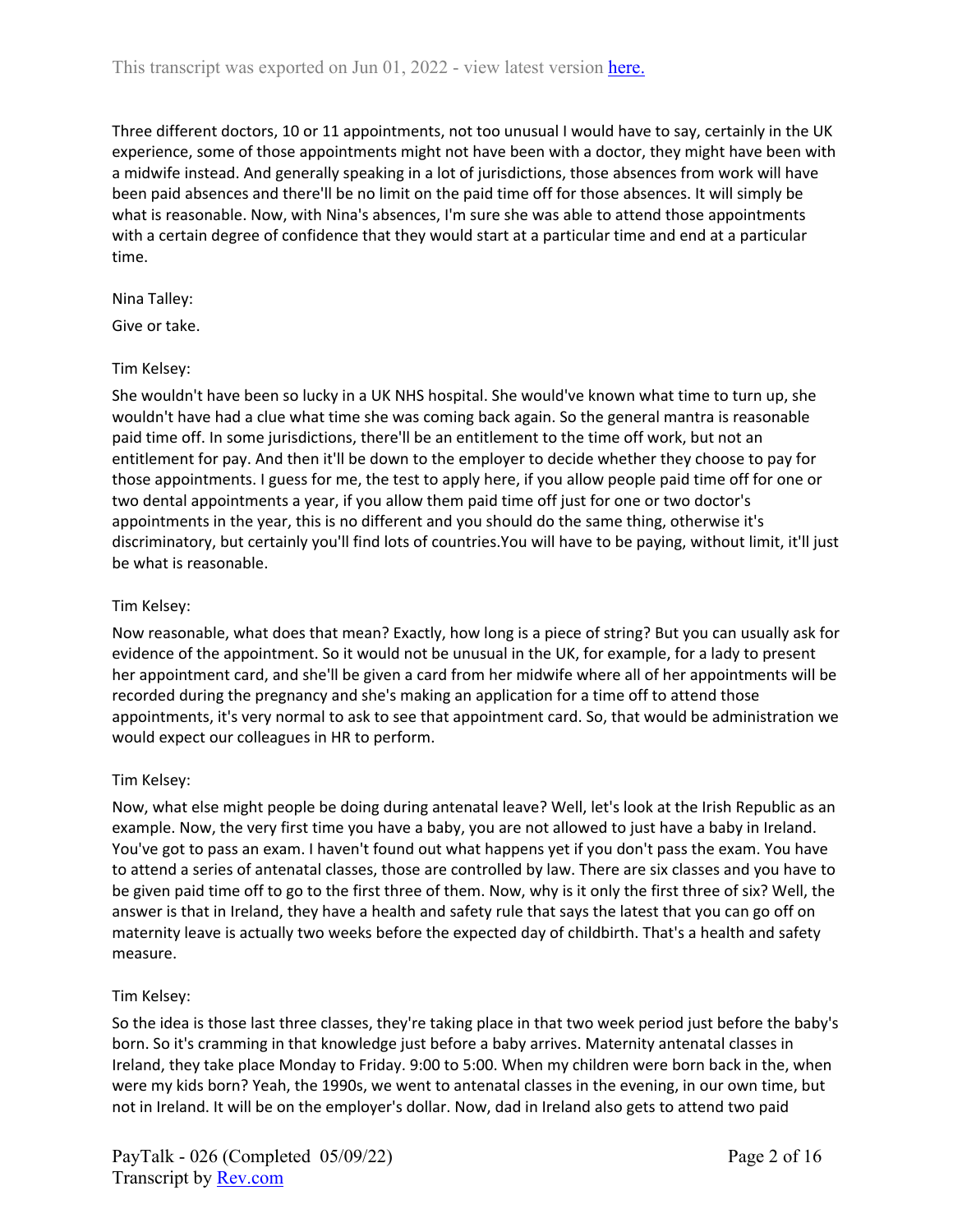antenatal classes. Dad doesn't need to go to the first four classes when they've got the plastic pelvis and the plastic baby and they do all that scary, dad doesn't need to see that, dad simply needs to go to the last two classes once they've got rid of all the gory stuff where he learns how to bathe the baby and not drop it on its head, advice I wish my wife had followed with our firstborn. She's fine though, she bounced.

# Nina Talley:

So when it comes to actual maternity leave and pay, what are some of the global standards that our listeners should be prepared for if they're operating inside of a global payroll department?

## Tim Kelsey:

Yeah. So how long is a piece of string? It will depend on where we are in the world, but I would say a good point to start, a good point to start would be a maternity leave pivoting around 12 to 13 weeks. So if we look at, for example, the arrangements in Nigeria, we have 12 weeks maternity leave with a requirement to pay 50% of pay if mum has got six months service with us. Kenya has three months full paid maternity leave. Uganda has 60 days full paid leave with mum having to have a minimum of four weeks leave after the birth. So, that starting point of three months, 12 weeks roughly off work is a fairly common one.

## Tim Kelsey:

But if we move into, for example, the European Union, we'll find that the period of maternity leave can be significantly longer than that. But I think the question we need to ask first of all is what a country deems to be maternity leave. Now, if you listen to my own dear prime minister when he is talking on the subject, you will hear him say something like this on the back of Brexit, that the UK has some of the most generous maternity leave in Europe because we have a 52 week leave, of which 39 weeks are paid. And if we were to compare UK maternity leave with other countries in Europe, at first glance, his statement would be a true one. The issue is that a lot of countries describe maternity leave as simply the period immediately before and immediately after the birth. And of course what's going to happen in those countries is that mum is not necessarily going to come back to work at the end of maternity leave because she's going to go onto a different type of leave as soon as the maternity leave has finished.

# Nina Talley:

So it's always about the actual labeling of what the leave is. And I think that that's an interesting intricacy that a lot of, at least, payroll professionals in the United States miss because obviously America or the United States of America doesn't have the strongest maternity leave policy on a federal level, as we're all aware. And so I think that's something that you should keep an eye out for if you are operating a global payroll department, is that there's maternity leave, but there's other layers of leave that a mother will also be taking.

#### Tim Kelsey:

Yes, absolutely. And bear in mind that the name for that leave is likely to be not one you expect. So it might be called family leave, it might be called parental leave. It's going to follow on immediately after what the country is deemed to be a maternity leave though, for sure.

Tim Kelsey: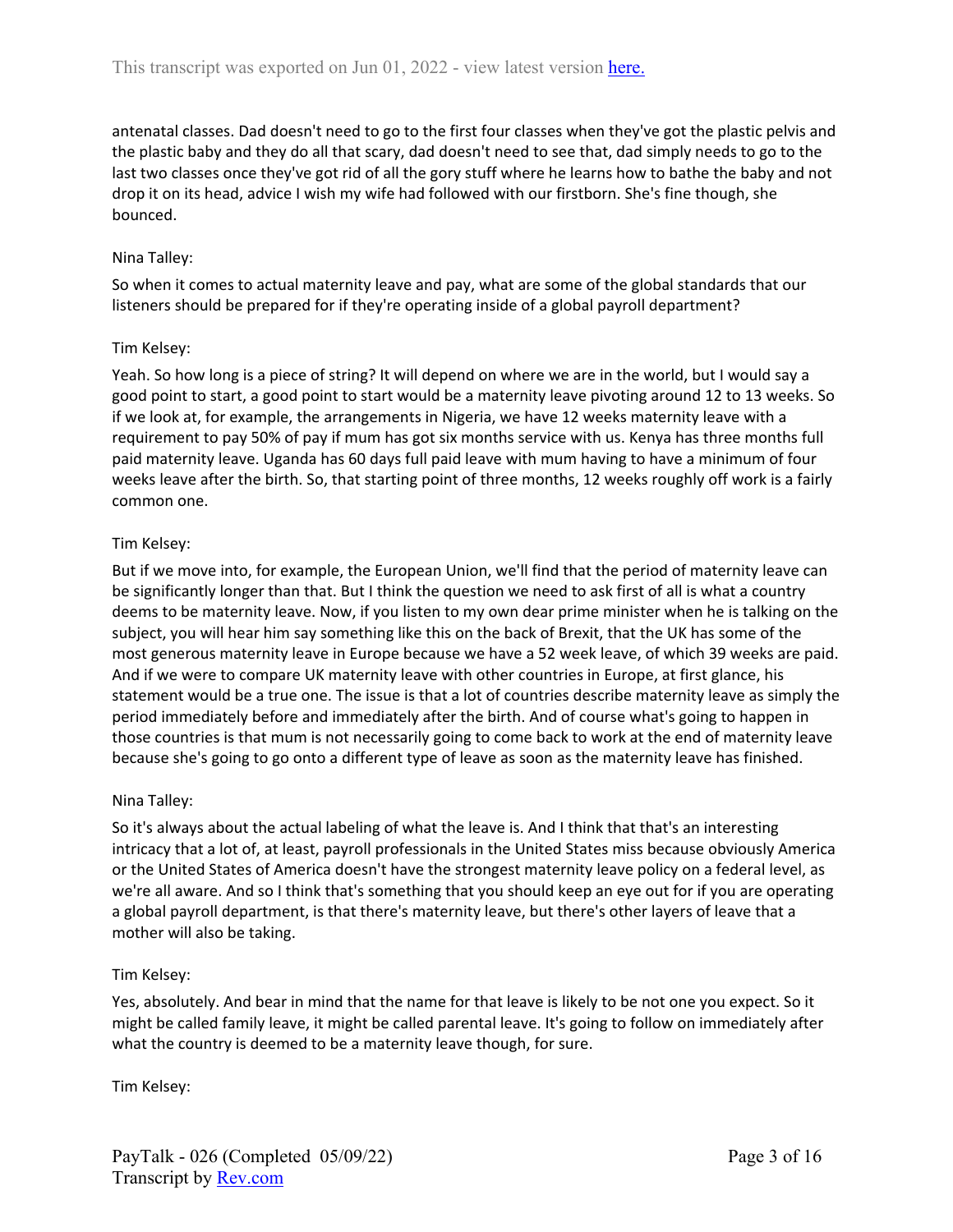Now, I guess the first thing to consider is, how quickly can mum come back to work? Because most countries do have a mandatory period of minimum leave. So in the UK, for example, you cannot come back to work in the first two weeks after having a baby. But if you particularly work in a factory, you have to be off for four weeks. And actually, that's an example of some of the oldest employment law, because that law goes back to the mid 19th century. It's a Victorian law when the Victorians felt that actually it was terrible that ladies had to give birth and then go back to the cotton mill the next day. So they passed that particular rule many decades ago. That is a relatively short period of time, so it's not untypical in Europe to find that the minimum leave will be at least eight weeks after the baby's been born.

# Tim Kelsey:

And we may have to be firm with mum about this because there are mums who want to come back to work as quickly as possible, particularly if they are the main or sole bread winner, they will be keen to get back to work and they simply cannot, they have to stay off work for the requisite period of time. Some countries will have a much more flexible approach to that initial period of maternity leave. They will tie it in with the personal circumstances of mom and a good example of this would be France. The whole French system, the French tax system, the French maternity law system is designed to encourage French moms to have three kids because that will get you the best possible outcomes in terms of tax reliefs that can be claimed and also maternity leave periods of time as well.

# Tim Kelsey:

So if you are having your first child or you've already got one child and you're having the second one, you get six weeks of antenatal leave and 10 weeks of postnatal leave. Now, if you are doing the right thing and you're having child number three, which is what the French system really wants you to have, that leave will now jump to eight weeks prenatal leave and 18 weeks postnatal leave. If you've managed to have twins, regardless of how many kids you've already got, that antenatal leave jumps to 12 weeks and it's 22 weeks after. And if you manage to have triplets or even more, then it's 24 weeks and 22 weeks. And actually if you take a step back and think about that, that's entirely logical, isn't it?

Nina Talley:

Yes.

# Tim Kelsey:

Yeah. I've just had twins, they're more than double the trouble. Of course, I need more leave. It's adapting the leave to the circumstances that mum finds herself.

# Nina Talley:

I love that. I have a friend who just had triplets and trust me, she needs the time. She needs the time.

# Tim Kelsey:

Well, tell her to head over to France because there she's due for 46 weeks of maternity leave.

#### Nina Talley:

Ah, if only. So, mothers aren't the only ones that need time with their babies. What can we expect to encounter when implementing global paternity leave policies?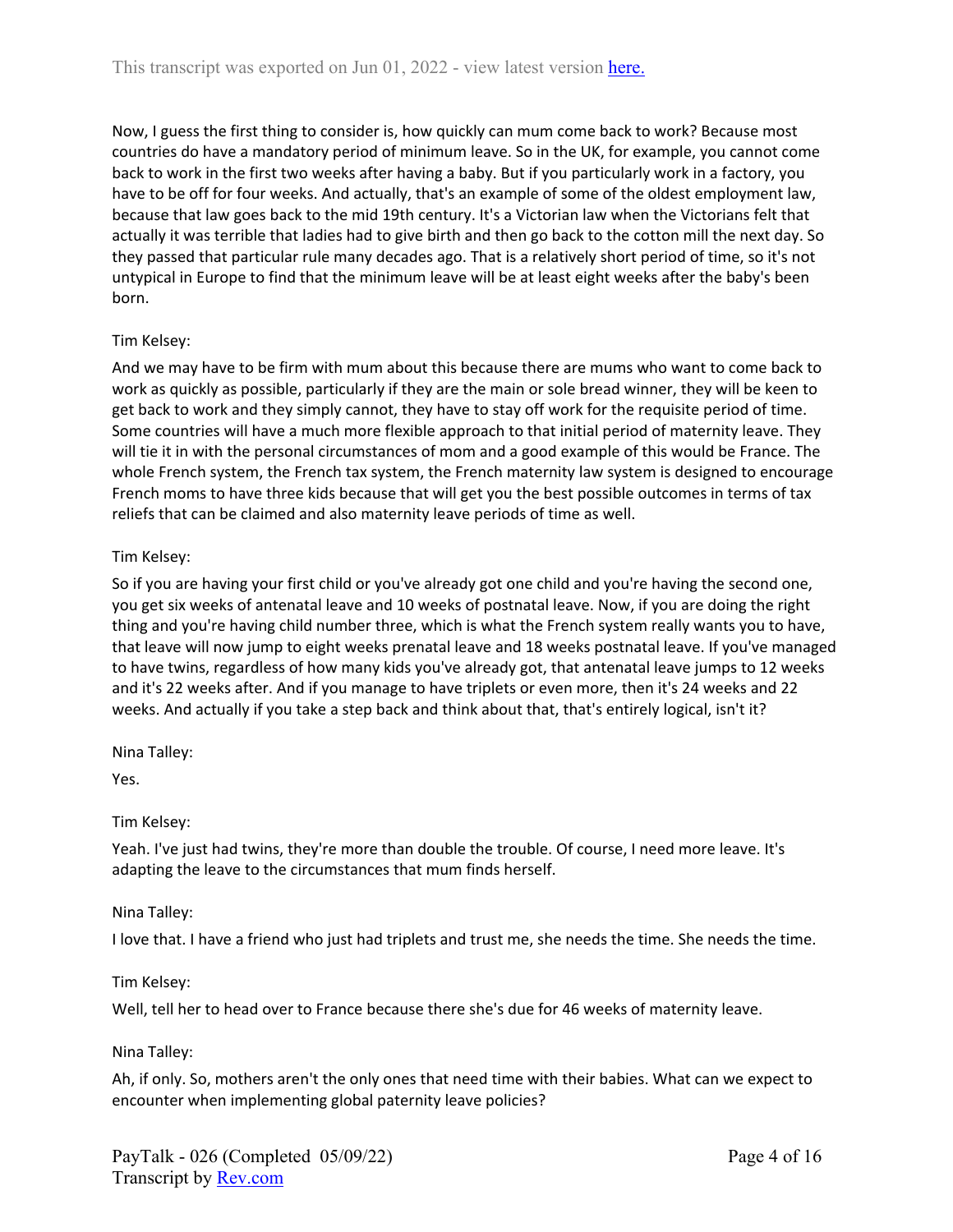Everything from dad being completely ignored as though he was nothing to do with the process to some very generous arrangements for both paternity leave in its own right and also moving on to look at the concept of shared paternity parental leave as well, which I know we'll come onto in a wee while. We're slowly seeing more and more countries now acknowledging that dad needs some time off here as well. So, sticking with my African examples, paternity leave in Uganda, for example, is now set in the national law at four days on full pay. Nigeria doesn't have any general paternity leave, it makes it a devolved matter, so just like the United States, the individual states will offer that some of it, not all of them do. So Lagos, for example, does offer leave.

#### Tim Kelsey:

We could have the leave being offered for either a continuous period of time. So Ireland, for example, offers two weeks which can be taken any time in the first few months after the baby's been born, or we'll find that the leave has to be taken at the time the baby is born. In France, for example, dad gets 11 calendar days, that goes up to 18 if he's had twins or triplets, and then he gets three days of leave around about the time of the birth as well. However, what the French have now done is they've said, "Okay, 11 days, actually you can have up to 25 days, but you must take at least seven days." So there's the government using the leave system to try and compel a behavior in society to, in effect, get dads to play more of a part in those first vital weeks and months when the baby's born.

#### Tim Kelsey:

I mean frankly, you don't usually have a problem getting a French person to take some leave. They're usually the first in the queue when it comes to taking any form of leave, but the government felt that they had to encourage the population to do a bit more here. We have two weeks paternity leave in the UK as well. It's been working very well since it came in. I can remember when my children were born, I was lucky, I had an employer who did give you some days of leave, but it was only two days for each baby. That seemed very forward thinking at the time that my employer gave me two days off. Now I look at the situation and I'm not sitting there thinking, "These people," I was like, "[inaudible 00:16:28] in my day, you had a baby by six o'clock in the morning and you were back at work by 9:00 AM." That is a ludicrous [inaudible 00:16:34], we need dads to be able to take this leave as well, so it's important.

#### Tim Kelsey:

Now, the thing with dad leave is who is actually qualifying for the leave? Because some countries we can have the rule being a little bit waggy finger. And by that, I mean it's the state setting the rules to encourage a particular behavior in society. So if we look at paternity leave in Singapore, for example, to qualify for that paternity leave, the baby, first of all, has to be a Singapore citizen. So no paternity leave for foreigners. Dad has to be legally married to mum at some point, at some point between conception and the child's birth, and he has to have three months continuous service with the employer, and that's for two continuous weeks of leave to be taken anytime in the first 16 weeks after the child is born. So there's the state saying, "Get married as a result of having this kid." Can you imagine that happening in the United States, Nina?

#### Nina Talley:

No, not at all, but honestly I am loving this concept of different things that countries are doing to encourage a specific behavior, maybe not so much the marriage one, but at least putting in minimums that you have to take a minimum amount of time, either mom or dad, I think that is a really brilliant way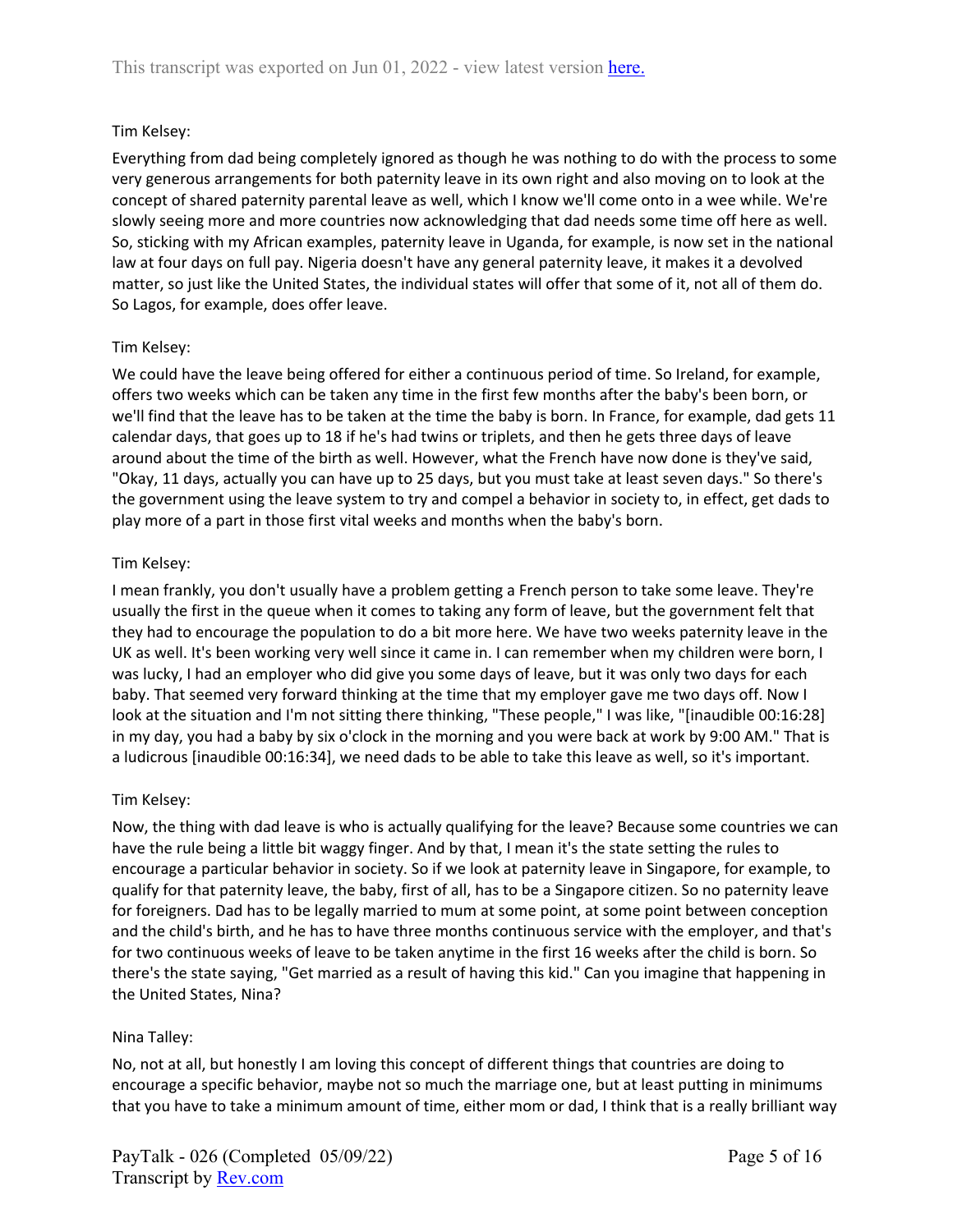to encourage better health outcomes in your infants. I think it's always best to have two sets of eyes on them at all times.

#### Tim Kelsey:

Yeah, absolutely. I think a good example of this would actually be Sweden. So the Swedes have a very generous period of leave, but it's a moving feast. So there are up to 480 days of leave on offer.

#### Nina Talley:

Be still my heart.

#### Tim Kelsey:

Dad has to take at least 90 days of this, so that both dad and mum then qualify for benefit payments at a certain level. And if the parents actually managed to split the 480 days equally between them, so 240 days each, they qualify for what's known as an equality bonus payment from the state. And that really is a driver in Sweden. So we have this concept in Sweden known as the Latte Papa. A Latte Papa will be a bearded hipster, young man in his early 30s carrying his child in a baby's thing and meeting his mates for a latte coffee in the cafe. So next time you're in Sweden, just have a look at that if you're in a cafe mid morning, glance around, see how many young bearded men you can see with babies in slings. They're there because they're aiming for the equality bonus payment, because it's a significant amount of money, it's well worth having. It's the government, again as you said, Nina, it's slightly waggy finger, but this time at least they're backing it up with some money. So this behavior will reward you with this lovely additional cash sum.

#### Nina Talley:

The Latte Papas are out there living the dream. So it's always fun and games until it comes down to taxes. And what are some of the tax and social insurance implications of these different types of policies?

#### Tim Kelsey:

So, most maternity payments will potentially have a tax and/or social insurance exemption. Of the two, it's more likely to be social insurance because the driver here is usually that the state is funding, if not all, then at least a portion of the payment. And that leads to some interesting concepts. So let's take Ireland as an example. So maternity benefit in Ireland, which is a flat rate benefit, 250 Euros a week. That is taxable, but it's free of the other two payroll taxes, which is PRSI, the social insurance and universal social charge, which is a supplementary income tax.

#### Tim Kelsey:

Now, imagine that you are an employer that is one of the good guys. So in others words, "I have a paid maternity policy and Nina, I'm going to give you 18 weeks paid maternity leave. Okay?" And that would be not untypical in Ireland. So you're going to get your maternity benefit direct from the state, I need to take that into account when I'm setting my maternity payment, because otherwise you will be better off when you're on maternity leave than you would be when you're at work. Remember you're one of the good guys as the employer, I want you to go on your maternity leave I want you to have a successful maternity leave, and then I want you to come back to work. I don't want you to be in a better position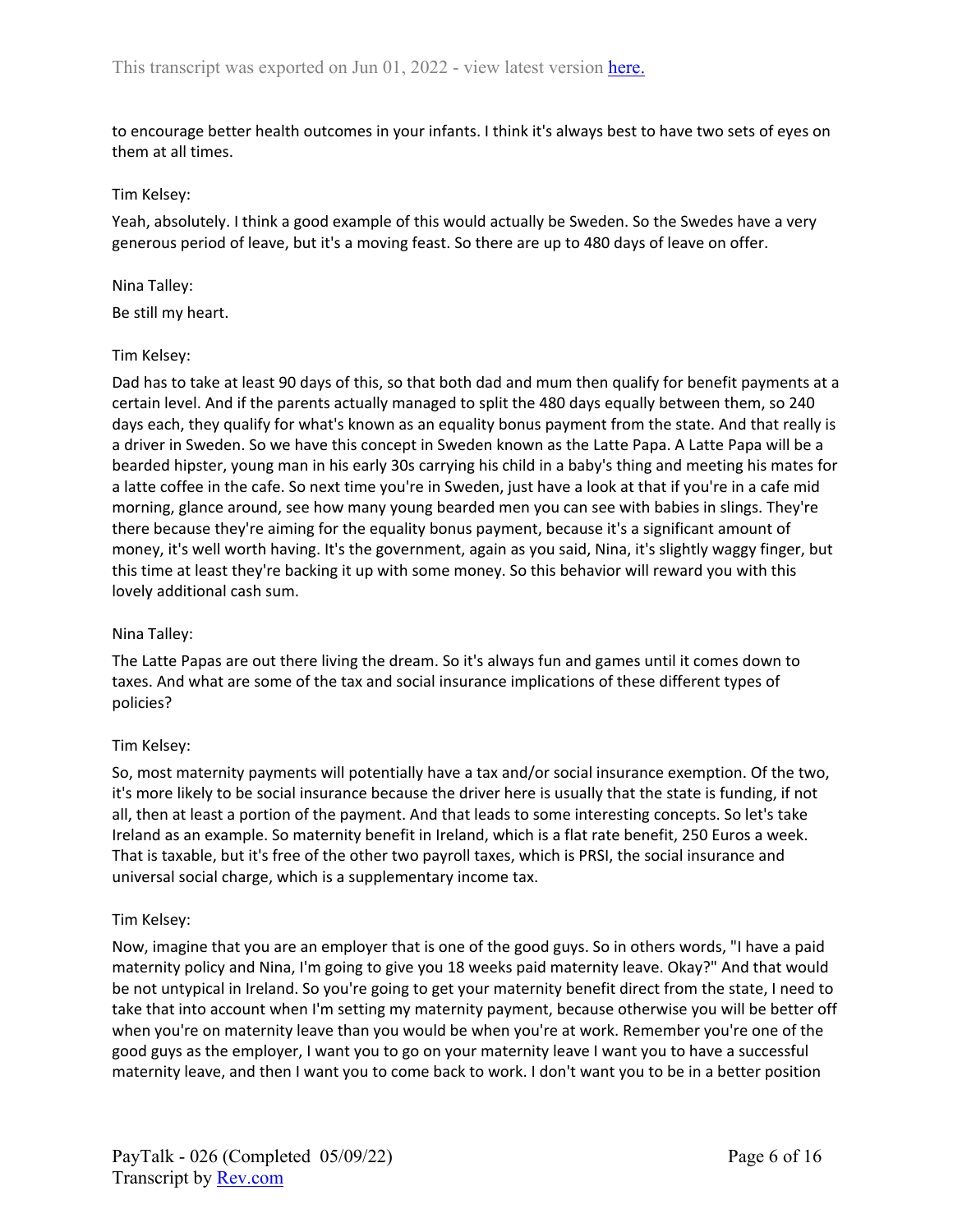whilst you're off than necessarily any of the workers who are still at work.So, I'm going to need to do an adjustment to your full pay to reflect this.

### Tim Kelsey:

Now, that isn't going to be as straightforward as just taking 250 euros a week off your pay because I need to think that actually, that 250 euros, that is going to be free of PRSI and USC in a way that the pay that it replaces is not. So if I genuinely want to put you in the same position as you would've been had you been at work, I'll need to true up that adjustment. And if we do the maths with me, take 250 euros, and let's say Nina's rate of PRSI will be 4% and rate of USC would be four and half percent, that's eight and a half percent in total.

## Tim Kelsey:

So if we take the 250 and we divide it by 91.5, which is 100 minus the rates that we're grossing up for, and multiply it by 100, we end up with a value of 273.22, and that's what we would reduce someone's pay by rather than the 250, because the combination of the net benefit the state has paid without those deductions, plus the residue of pay will put the person in the same net position. Now, companies don't always realize this and they don't think to write this into their maternity pay policy. So if you know you're in a jurisdiction where there is a tax and/or social insurance advantage for having the maternity pay benefits, then think about working those into your occupational pay policies. Remember that mantra, you're still one of the good guys. You're giving people the same income that they would've had had they been at work.

## Tim Kelsey:

There's another interesting concept in Germany in terms of maternity pay. So maternity pay in Germany, it's free of tax, it's free of social insurance, but it's actually subject to a concept called [German 00:23:41] and that means that it is taken into account when the tax authorities are considering the employee's marginal rate of tax. So it becomes technically part of taxable income without actually being taxed. So if that person gets more income from another source, rents, dividends from shares, et cetera, they'll potentially pay tax at a higher rate because of that maternity pay, but we won't actually have paid tax on the maternity pay itself. Now, that would be a nightmare to administer in payroll-

#### Nina Talley:

Yeah, my brain it trying to figure it out right now.

#### Tim Kelsey:

The good news is that German payrollers don't have to do that because it's actually done by the financier of the tax office as part of the annual tax return. Our response here, all we have to do is simply report the payment as a maternity payment and maternity pay in Germany goes under the charming name of [German 00:24:42]. So we must make sure that the [German 00:24:46] is recorded correctly on the payroll so the tax office can do that special tax treatment on it.

#### Nina Talley:

And I think it's important for payroll departments, and really all of us to remember that babies can come into our lives through all sorts of ways. So, what can you tell us about adoption and surrogacy leave around the globe?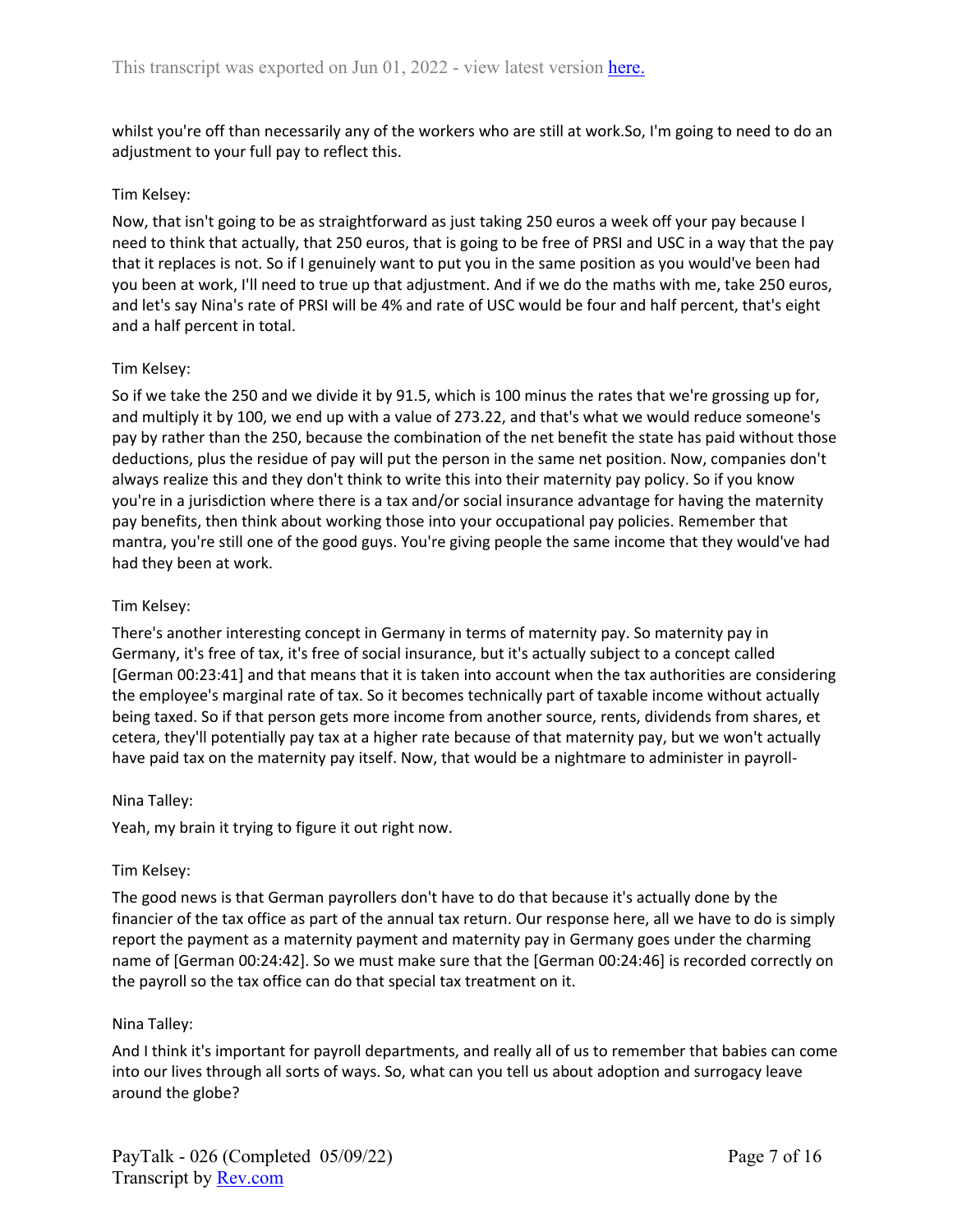Yeah. So this is becoming more and more common on the back of maternity leave. First of all, adoption. We may still find though that the playing field is not particularly an even one. So again, we'll return to the Republic of Ireland for an example of this. So in the Republic of Ireland, ladies are entitled to 26 weeks ordinary maternity leave, which is paid by the state, and then they have 16 weeks additional maternity leave, which is unpaid.

### Tim Kelsey:

If a lady, or a gentleman for that matter if they're the only adopter, goes on adoption leave, then they get 24 weeks ordinary adoption leave and then 16 weeks additional. Why the difference between the two? Well, the Irish rules insist that mum goes off two weeks before the expected date of child birth, as a health and safety measure. And here what the state is saying is, "Ah, you're not actually giving birth," which I think is rather a harsh thing to say to a couple who are adopting, "so you don't need those two weeks of paid maternity leave." So we may still see these differences.

#### Tim Kelsey:

I'm just looking now at the new parental leave changes that are coming in in Denmark and they're effective from August this year. What we're going to see is a grant of 24 weeks leave to each parent, and what we're going to see of those 24 weeks, 13 weeks can be taken at any time before the child's 9th birthday and they can then be transferred from one parent to the other. And the rules that are now saying specifically that those can be transferred easily between LGBT parents, and also if we've got a single parent, instead of transferring the leave to their partner who's no longer there, they can instead nominate a close family member, so really widening the group of people who can benefit from some of the provisions of these leaves.

#### Nina Talley:

Want to learn more about payroll and leave in specific countries? Be sure to check out the Global Payroll Management Institute's classes focused on in-country compliance. GPMI offers lots of classes and resources to help carry the load of understanding country-specific global payroll leave policies. GPMI offers classes for payroll in South Africa, payroll in Poland, payroll in Uganda, payroll in France, just to name a few. GPMI helps to connect you with the largest network of global payroll leaders, get the latest global payroll compliance news with expert analysis, and sign up for world class global education and publications. You don't have to take on your in-country global payroll journey alone. Visit gpminstitute.com to see the full list of education and events. Again, that website is gpminstitute.com.

#### Nina Talley:

I think that we all know that kids get sick and many countries are now making accommodations for this inevitability. Can you tell us a bit about caring leave for children and the payroll practices for that?

#### Tim Kelsey:

Yeah. So, once we've done the initial period of maternity leave, often first of all we're able to then go onto a period of initial childcare leave. So if we take Poland as an example of that, we could be off work for a very long time indeed. Mum would be entitled to up to three years unpaid leave, but she would have full employment law protection during that period of time, she'd be entitled to come back to the same job straight away.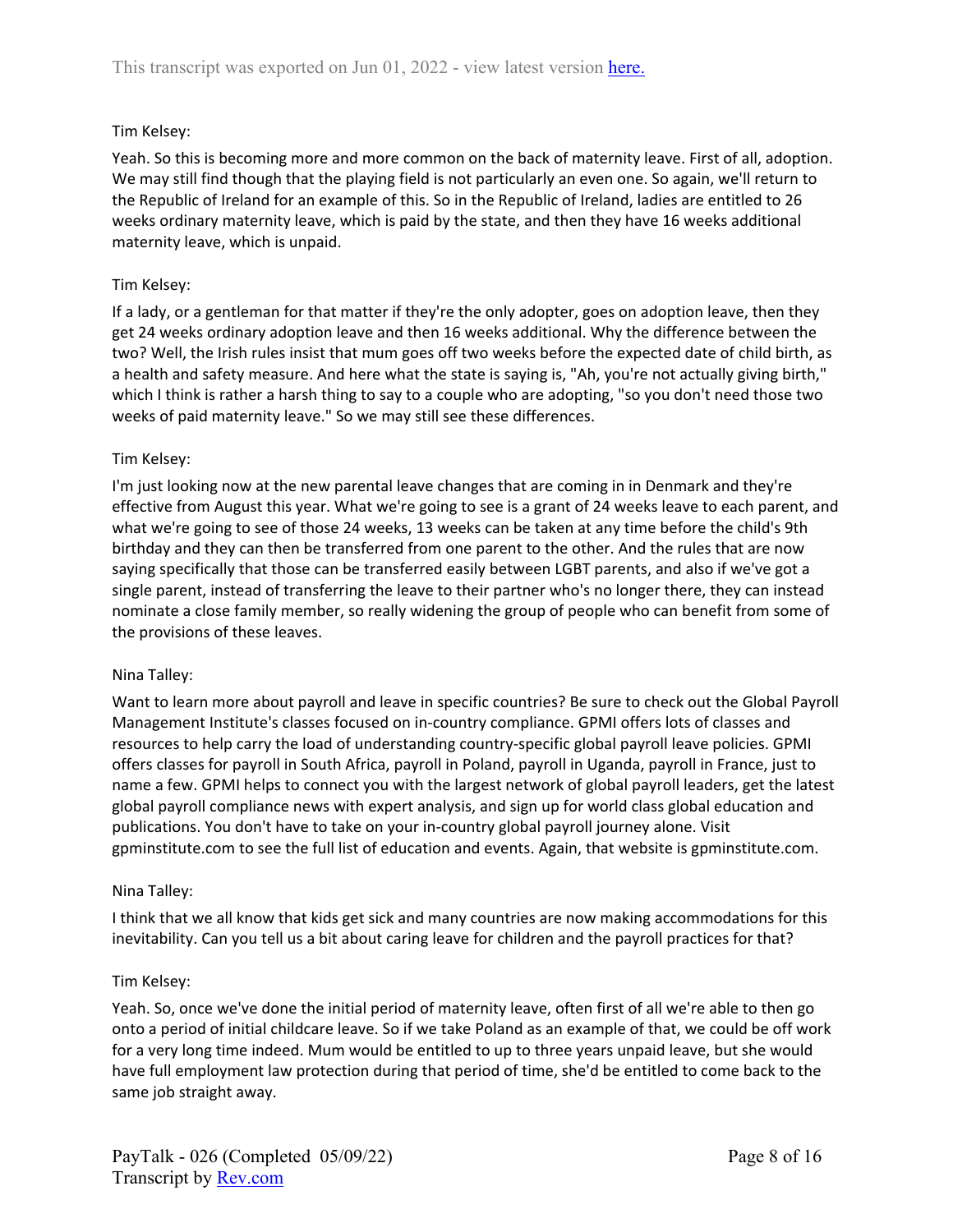Once mum has come back, finally, then she'll be entitled to, in Poland she gets a nursing benefit and that allows her to be at home for up to 60 days in a year and be paid pay at 80% of pay to look after sick family dependents, so children, but also spouses as well. And on top of that, there's childcare leave as well at two days a year at 100% of the previous month's salary. That one's more for childcare emergencies, where perhaps the childcare has let us down at the last moment. Again, looking at some of those arrangements in the Nordic countries, those Danish arrangements I already outlined there are pretty generous, but mum could bank those weeks and save them up for times when the kids are sick.

# Tim Kelsey:

If we move on to Sweden, you've got the Parental Leave Act, which allows parents of kids under the age of eight, they can reduce their full-time working hours by up to 25%. So the law is giving you the right not just to have time off because there's a health emergency, you've got fundamentally the right to go part-time if that works even better with your childcare arrangements.

# Nina Talley:

Man, those Swedes know how to do it.

## Tim Kelsey:

If they're not sipping coffee, they're off on part-time working arrangements. And those are allowed for parents of disabled children all the way up to age 19. And you often find that the arrangements are more generous where the child is disabled.

#### Tim Kelsey:

We were going to talk about the payments that were involved, weren't we, Nina, and what people actually receive as a payment from the state? I wanted to share a story from the UK on this particular point. So the UK gives 39 weeks paid leave, 13 weeks unpaid leave. The first six weeks of that leave are paid at the rate of 90% of average earnings, but how do we work out average earnings? Well, how it's done in the UK is we look at the expected date of childbirth, we count back 15 weeks from there, and then we look at the eight week or two month period immediately before that 15th week.

# Tim Kelsey:

Now, what that means because of that quirky way of working out the average earnings is that we can get situations where mum's on maternity leave for that first six weeks, earn maternity benefit at a much greater rate than their ordinary salary, and this happens very often in the city of London, particularly in professions where the culture is to have a very big annual bonus. And I've had to explain this to an American parent company before, because they're looking at the number for maternity pay and certainly going, "This can't possibly be right. It's three times what she ordinarily earns. How can you justify this?" And you go, "Well, here are the numbers, the numbers don't lie." And the point I have to make to clients often is, "Ladies know this, and they are as calculating as this. They will sit down with a calendar and work out when to have sex. It is as basic as that." Sometimes they hit the jackpot, sometimes they don't.

Tim Kelsey: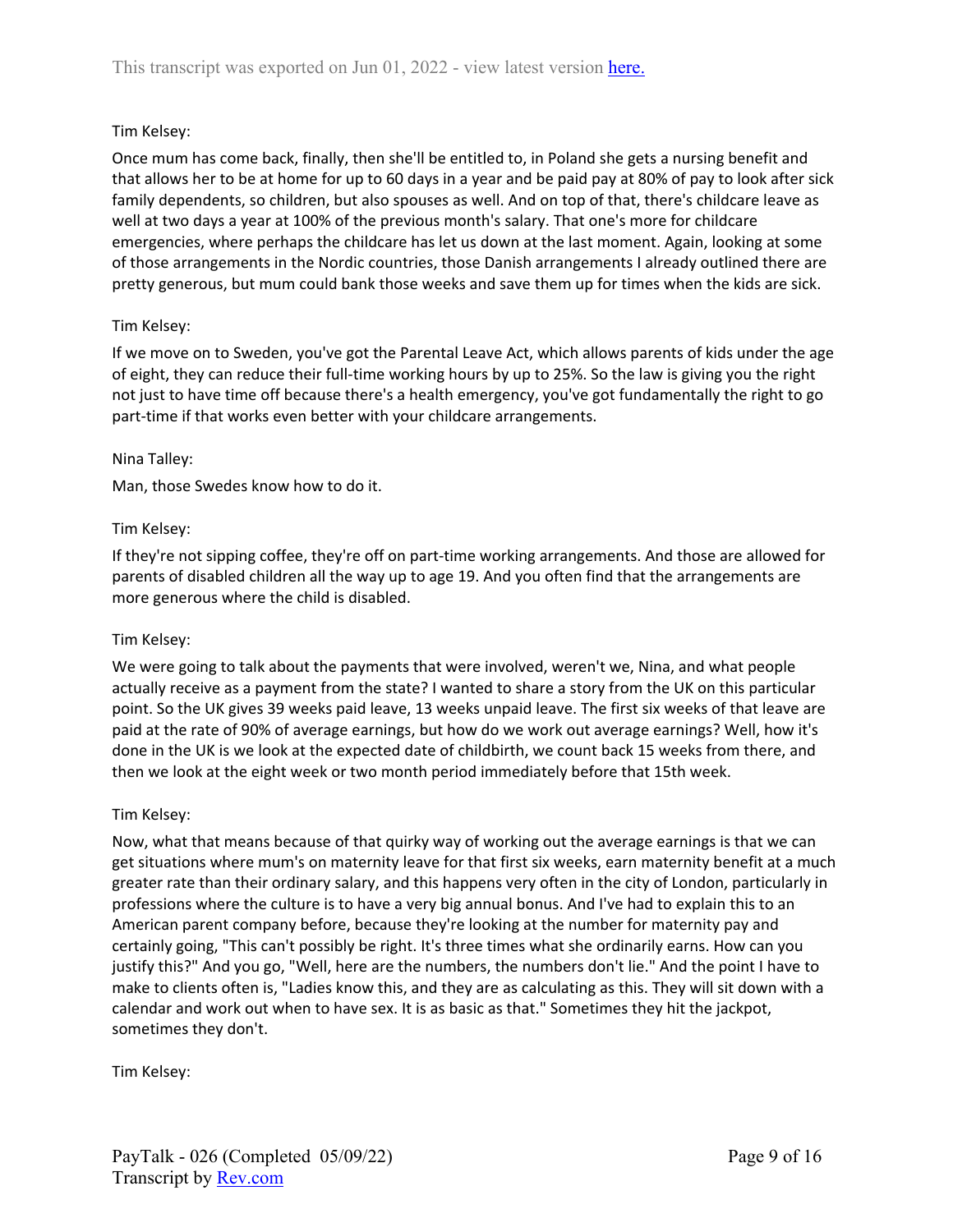So, just celebrate with them their joy of having a baby and don't be so mean minded. It's easy to be generous with other people's money, of course, but in the UK don't forget that 92% of the amount that is paid in statutory maternity pay is actually recovered by the employer from their national insurance contribution. So the cost to the employer is only 8%, whereas in other jurisdictions we might get a small or a larger amount back, but we may also have more administration to do in order to claim that money back.

# Tim Kelsey:

So if we look at the arrangements in Germany, for example, the money comes from two sources. So we get 13 Euros a day from the public health insurer, and then the balance of full pay comes from another insurance fund, the U2 Contribution Fund. That therefore means that there is a significant amount of administration to perform there in order to claim the necessary sums back. And if you're running this payroll through an outsourced provider, this is one of the things that you want to make sure that they are going to be doing for you, that they carry out this work, they will chase the refunds, and they'll credit them to the right place on your books.

# Tim Kelsey:

Often systems are set up so that the state has mandated what you have to pay and you'll do the calculations to work it out, but then you will receive a repayment of either all or most of the money through some sort of recovery mechanism. And that usually means there's some sort of time lag between you paying the money out and getting it back in again and all of that needs to be taken into account on your accounts and how you make sure the money goes back to the right place. It's one of those things where we may have control issues that we need to look at, so if we have an imbalance on a payroll, it's one of the 10 obvious places to start if numbers don't agree, has something gone adrift on maternity pay recovery?

# Nina Talley:

Thank you so much for that illuminating information, because I know that definitely here in the United States, the question is always, "But where does the money come from?" And I think that on a global scale, there's so many different ways that it is handled, but it's also reassuring to know that there are examples where the cost to the employer is minimal, even if you have an employee who did the math and gamed the system a little bit.

# Tim Kelsey:

Exactly. It's just that you probably do have some hoops to jump through in order to recover that money. There may also be physical limitations in the when, when you can get that money back. So again, you need your payroll provider to be on this job straight away. So for example, back in Sweden when we're looking at the parental leave, you will pay that money out on behalf of [inaudible 00:35:20] and the Swedish Social Security Authority. And you can't claim it back until the initial claim has started, and I think you've got a maximum number of three tranches to make any claim in. So you do have to be organized in this to make sure you've got your money back.

# Nina Talley:

I want to link back to the previous episode that you joined us for. What about expat employees? Do these policies apply to employees living in a different country from where your business is headquartered?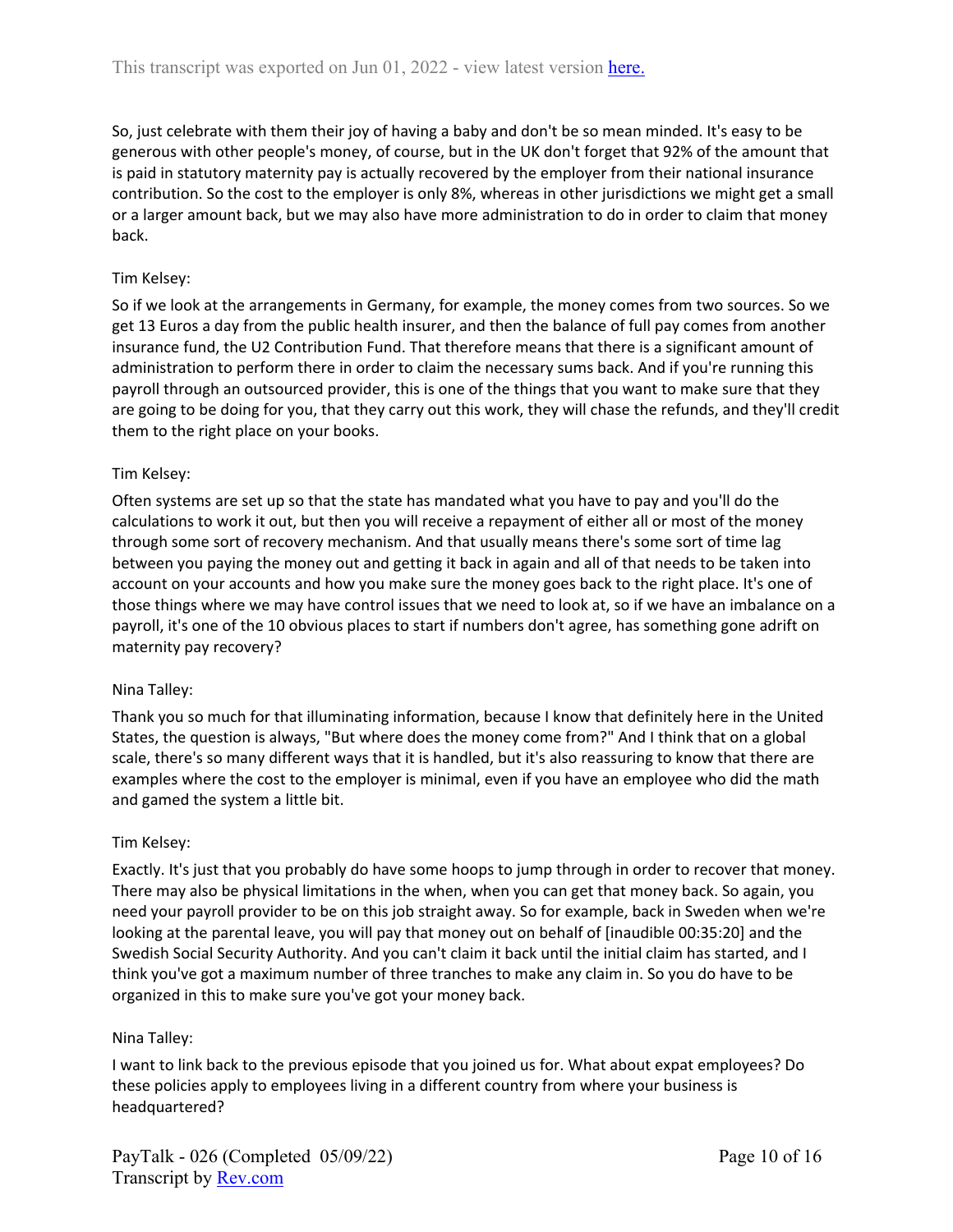Well, it's highly likely with expats that we'll have a situation that sits heads I win, tails you lose. And this is one of the joyful things that particularly Americans discover when they're on an assignment to other countries, you will be entitled to the usual employment law protections in the country where you are physically working. So if you're on a three-year assignment at the UK and a year in, you're now pregnant, having a baby, you will be entitled to up to 52 weeks' worth of maternity leave. That will be a fact under UK employment law.

# Tim Kelsey:

What you won't be entitled to, of course, is UK statutory maternity pay, because you will have come into the UK with a certificate of coverage, you won't be paying UK national insurance, but you will remain paying US FICA contributions. So we often see that the entitlement to the leave is set under the rules of the country where you're physically based, but the actual payment of benefits will be driven perhaps by the rules back home.

## Tim Kelsey:

Now, that's not always the case because what we might find in certain European countries, and beyond, is that even people working in an office can be covered by a collective bargaining agreement. So if we take the Netherland as a typical example, something like 90% of Dutch workers are covered by a collective bargaining agreement. And those collective bargain agreements will often mandate a period of paid maternity leave against which any state benefits would be offset. But of course, if there are no state benefits to offset against them, the employer would still have the obligation to pay for whatever period of time have been set in the collective bargaining agreement for that maternity leave.

#### Tim Kelsey:

I find that companies are particularly poor at anticipating the fact that female employees might just possibly go on a maternity leave whilst they're on a medium or long-term assignment abroad. It is a piece of advice I give any international company, you should think about this very carefully and you should write some comprehensive guidance on what it means in your Global Mobility Policy.

#### Tim Kelsey:

I want to give an example from one of my clients actually, and it's quite a complicated example so bear with me, I'll try and make it as simple as I can. So it's a love story and we all like love stories, don't we? So everyone go, "Aww." Aww.

#### Nina Talley:

Aww.

# Tim Kelsey:

That's it. So what we had here was a bit of a May to December romance. As you probably guessed by now, I am a little bit of an old gossip and I do like to know the backstory about the cases I deal with. So this particular couple, he was in his mid 50s and he'd been around the block a bit, she was in her mid 30s and she was described by her HR colleagues as a dedicated, trusting HR professional, and they actually said to me, "She was the least likely person you would have ever thought to have a bank." Anyway, the pair of them hit it off. They were in Dresden, Germany and she became pregnant. They were both very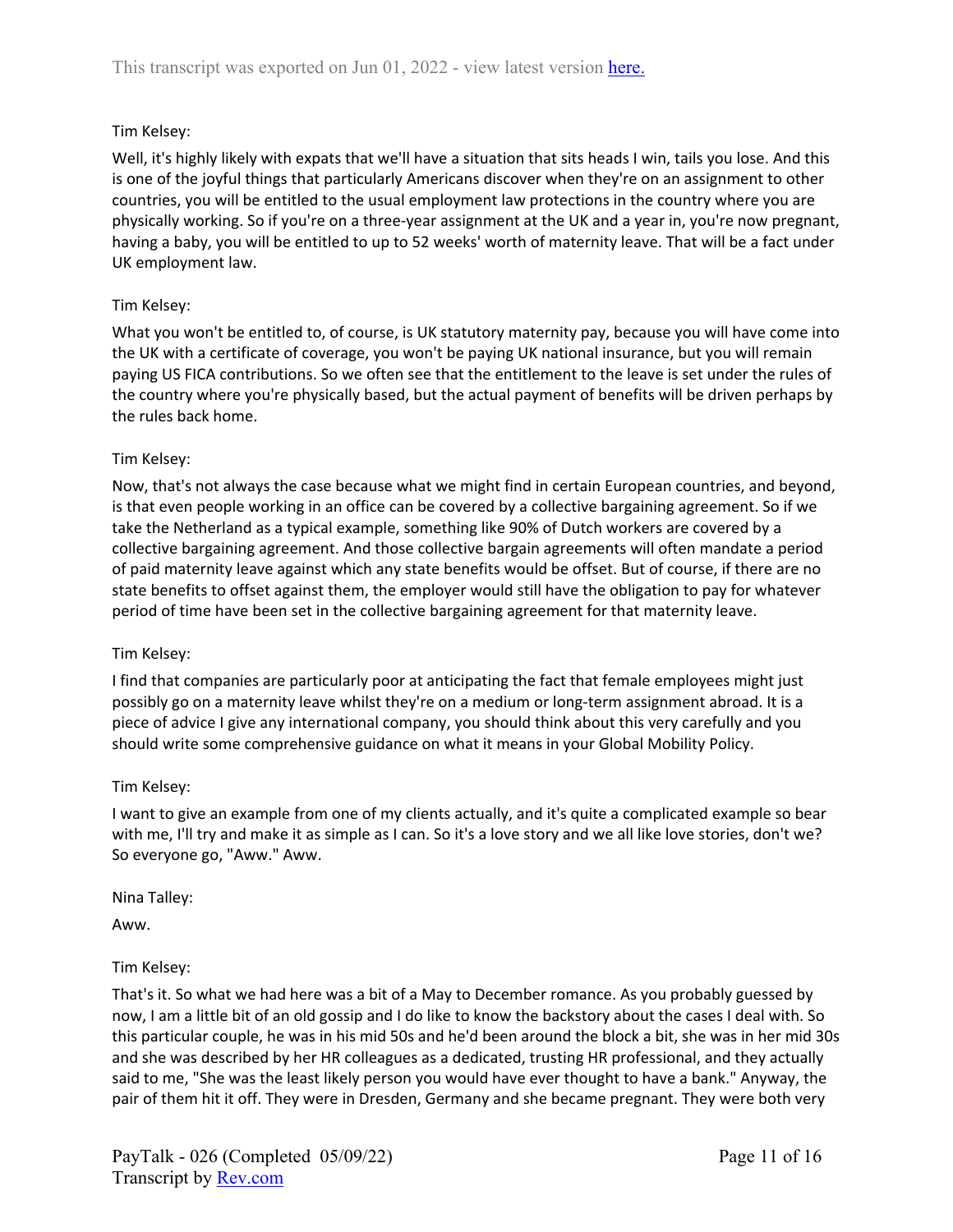happy and it is a happy story this, they are still together as far as I know, I usually ask about them when I go and see this particular department.

### Tim Kelsey:

So she's got UK terms and conditions and that compelled the payment of 24 weeks full paid maternity leave, which you would offset the statutory maternity pay against, okay. She's an assignee, she's on a tax equalization deal. German tax rates are significantly higher than UK ones, their company had paid a big chunk of German tax on her behalf. A question came in from our German colleagues, "We know we've got to pay 20 weeks maternity pay, but can we offset the Kindergeld against this?" We went, "What?" having never heard of Kindergeld before. Kindergeld, literally child gold.

## Tim Kelsey:

It is a child benefit that is paid to people in Germany, not because they are social insurance contributors, but because they are tax payers and the thrust of the query from our German colleagues was this, "Well, we paid all the tax on her behalf so surely we can offset this Kindergeld benefit, which is worth a few hundred Euros a month against the statutory maternity pay, which we wouldn't normally pay to our own people." And there's a great example of a highly technical issue, which just had not been thought about by the company. Now, we tossed this one backwards and forwards and came to the conclusion, because we actually hadn't written it down specifically in the policy, "No, we could not do that." But I think it's a good example of the sort of due diligence that you would need to do in a country in order to decide what your policy will be with your expats.

## Nina Talley:

That's a great example. And I think that it's something that we talked about before we hopped on this podcast is, you need to prepare for these sorts of things, even if you think that it won't necessarily happen. And even if your expat is a man, if there are paternity leave policies in that other country, you need to prepare for that as well. So just having a comprehensive idea of what maternity and paternity leave policies are in the country that your expats are working out of is an absolute necessary.

#### Tim Kelsey:

Absolutely. Yeah. 100%. You need to do your research.

Nina Talley: I think that's the crux of payroll.

Tim Kelsey:

Yeah. Yeah.

#### Nina Talley:

So now is the time in our podcast for something we like to call Payroll Nightmares. These stories are some of my absolute favorites to share. They're so unique. If you haven't heard Tim's previous episode, make sure to go back and listen to that one as Tim prevented a coup. So, just take a journey back and join us for that, but I think that Tim has another unique global nightmare for us. And Tim, can you tell us a bit about it and how you handled that one?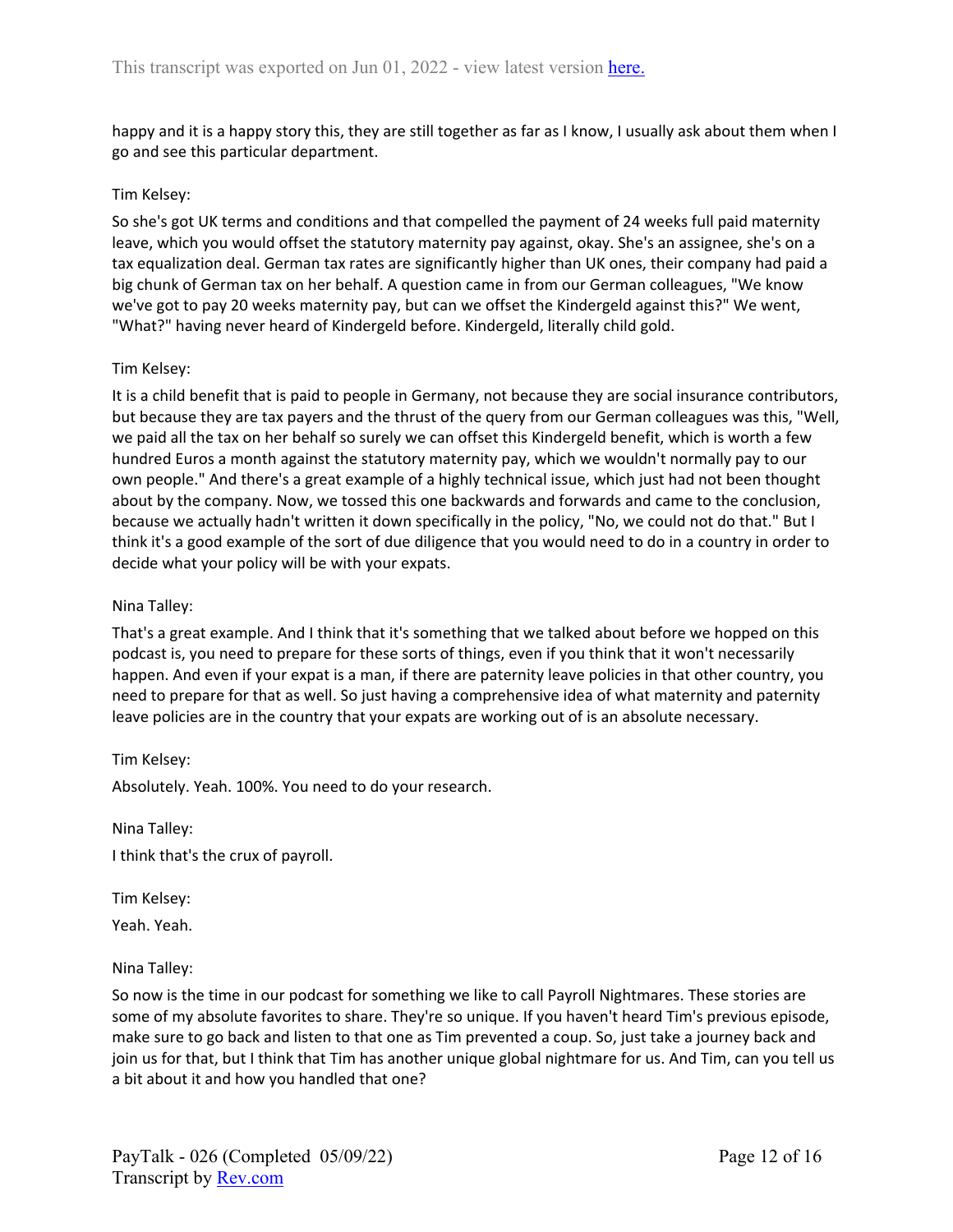Yeah, sure. So you need, if you're outsourcing payroll to an outsource provider, remember the mantra, you never outsource the responsibility. This story is all about controls and it was a recent visit that I did to a client who's based in the UK, but running a Republic of Ireland payroll. So they're responsible for running a payroll in the country where they're based. And one of my really big mantras is about controls and the fact that not enough companies these days do a proper three way control on their tax and social insurance liabilities. And what we mean by that is you should do a check that looks at the running total to date on the payroll software versus the total number of deductions made over the year to make sure those two numbers match, and then you should check your control accounts on your books to make sure that reconciles back to zero, because remember, when we deduct tax off people's pay, we put credit on a control account and the corresponding debit will be when we pay the statutory authorities.

# Tim Kelsey:

Now these days, most countries will have some sort of online dashboard where you can spot, look at how progress is going in terms of your payments in and your filings of earnings as well. And if I'm going out to see a client, I will always ask to just have a little peek at their dashboards just to see what's going on. So this one was no different, I asked them to fire it up, they knew where it was, they fired it up, they opened it. And at that point, my blood ran cold. Why did it run cold? Because I could see clearly that they hadn't paid a penny in tax and PRSI for six months.

Nina Talley:

Oh, no. Oh, no.

Tim Kelsey:

Six months.

Nina Talley: Oh God, my blood runs cold hearing that.

Tim Kelsey:

As a consultant, you always want to find something, but you are also in the background praying it's not too big because frankly, will they ask you back if you're the one who discovered that they made a cockup that was worth a million Euros or whatever it might be? And the sum involved here was about a million Euros over those six months. And actually when we tracked back into the previous year, we discovered that one month and one month only in the middle of the year hadn't been paid as well for random reasons that have never been sorted out.

# Tim Kelsey:

Now, I asked them to keep me informed and we discovered that the reason why the monies hadn't been paid was that actually the finance department had changed the company's Irish bank account and had not changed the direct debit over for the statutory payments. There's the reason. Should that have happened? No. Why should it not have happened? They should have been doing that control. If they'd had done that, they'd have spotted after a month that they'd got a large, outstanding credit on their control account that hadn't been matched to a debit with the monies going out.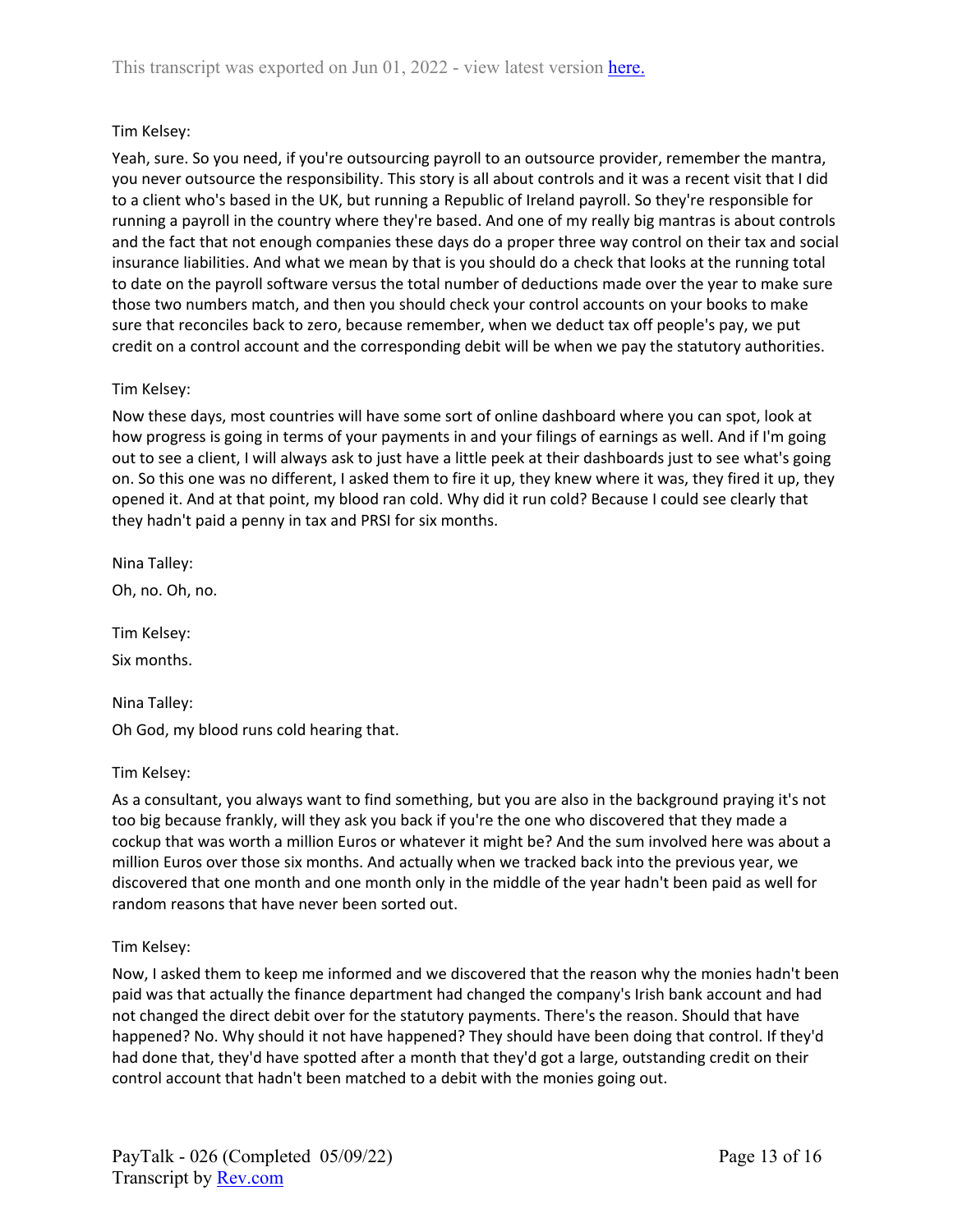Now, of course, the other thing you might say is, how on earth did that go on for that long without the statutory authorities contacting them? I have no idea. The Irish Revenue would let something build up to over a million Euros over a six period and not even pick up the phone and mention it to them, I find that stunning, but of course when it's discovered, it just means it's gone on for longer and hey, they can charge you more statutory interest.

Nina Talley:

Exactly.

# Tim Kelsey:

So there's my recent payroll nightmare, Nina.

# Nina Talley:

Ooh, that one hurt me in my heart. Do you want to hear how our expert guests would've handled a payroll nightmare that you're familiar with? Send an email to podcasts@americanpayroll.org or leave us a comment on the APAs Facebook page to get involved in the conversation.

## Nina Talley:

Now, we don't really like to leave things on a negative note with our nightmares, so I have one more question for you, Tim. And you've answered this for us before, but I'd like to know if you have a new insight to share. What is your best piece of payroll advice you've ever been given? Or what is the piece of advice that you wish somebody had given to you?

# Tim Kelsey:

Well, here's my best piece of advice. And again, thinking from a global payroll perspective, the mantra I want you to all remember is this, nobody in global payroll ever answers a question they haven't been asked. So just think about that. So often I hear from companies, "Our payroll provider didn't tell us this." And their payroll provider in France just looked at them and gave them the Gaelic shrug and went, "You did not ask. Why would I answer a question you have not asked me? Why do you think I know everything about your business?" And actually when you think about it like that, it's a very sensible way to be. You need to ask all of the questions. Don't expect people to spoon feed you because they don't, particularly if you're outsourcing.

#### Tim Kelsey:

Outsourcers the world over work to the same model, it's about running a process that they particularly run. They will deal with queries as they come in. They won't think around things for you, they're not going to assume your level of knowledge. So, ask as many questions as you can and try and ask those open questions at the end. Now, are there any other payroll deductions that I might need to think about in your country? Can you think of any others that might apply to other clients that you've seen in the past? That sort of open question to try and tease a better response out of them. So there you go, nobody ever answers a question they haven't been asked.

Nina Talley: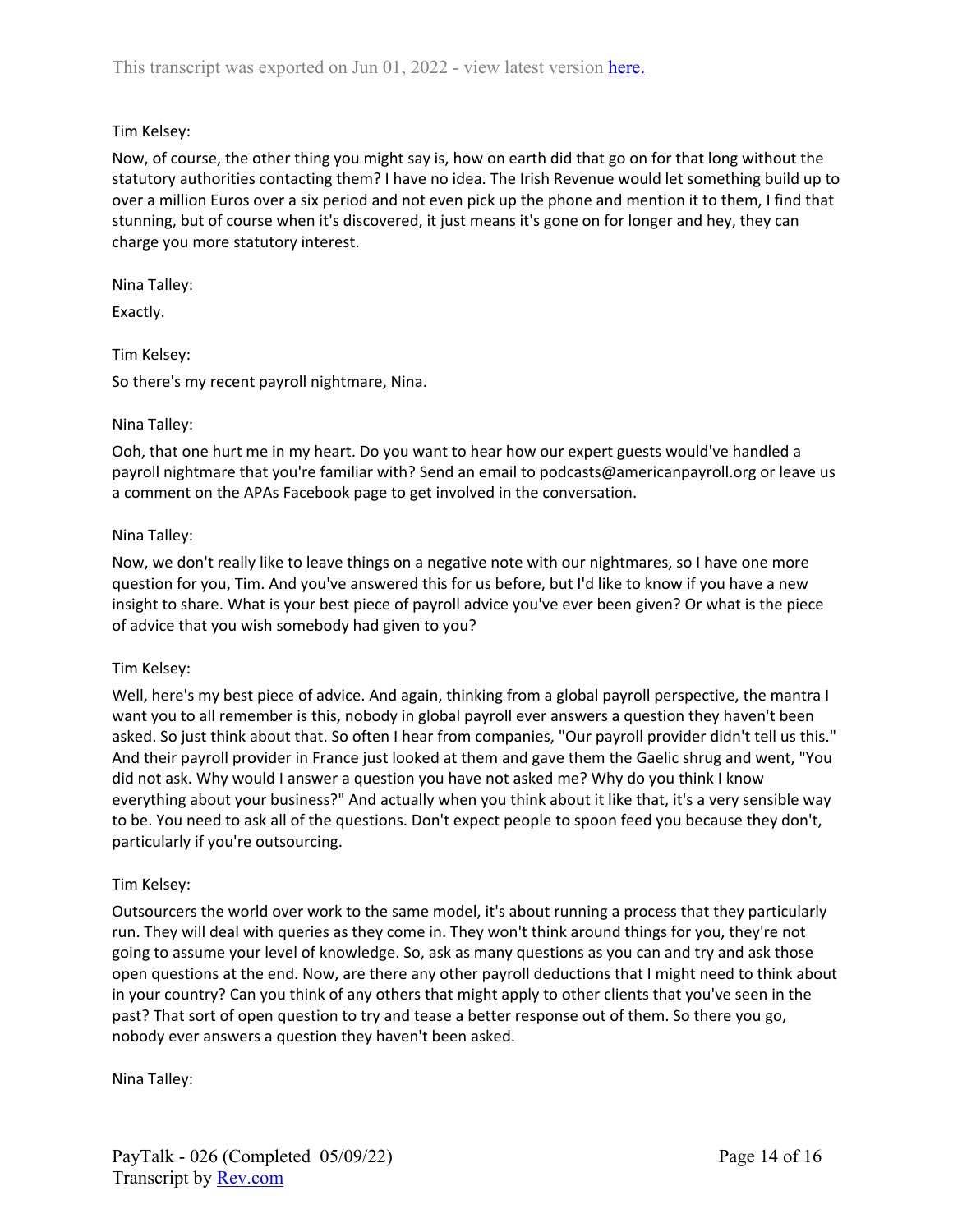That's excellent advice. And I think it's something that we return to on Pay Talk regularly when it comes to global payroll operations is, if you are working with another company to handle that, make sure that you're building the relationships, have a good relationship with them so that you feel comfortable asking those questions. And I love open-ended questions like that, something that I ask a lot is, is there anything that you can think of that I should know that I haven't asked you about?

Tim Kelsey:

Exactly. Exactly. Great question.

#### Nina Talley:

Tim, thank you so much for your advice and your expertise. This has obviously been an amazing conversation for me to have as I'm about to embark on my own family leave journey, but I know that it has been absolutely invaluable for our listeners who are either already working in global payroll operations or are about to branch out just beyond a national level.

#### Tim Kelsey:

Well, it's been a pleasure, as always. We wish you the best of British luck, Nina, you won't need it of course, you're going to sail through in about a 45 minute delivery.

Nina Talley:

Oh, yes.

Tim Kelsey:

Although for those who are listening, we do have a sweepstake going on in the APA office, you can place a dollar on Nina's expected [inaudible 00:48:57].

Nina Talley:

Let's all bet and hope for a very short, uneventful labor. I really appreciate that.

Tim Kelsey:

Absolutely. Absolutely.

#### Nina Talley:

I also want to take a moment to thank all of our loyal listeners out there. Without you, Pay Talk would not be possible. So make sure that you rate, review, and subscribe on your preferred podcast streaming service as that is the absolute best way to support this podcast and ensure that we can continue to bring you the human stories that make payroll so personal. Until next time, folks, this has been your host, Nina Talley, with Pay Talk.

#### Speaker 1:

Thank you so much for joining us for Pay Talk, the payroll people's podcast created by the American Payroll Association. You can find additional information about our guests and the topics discussed in the episode description. For more insightful payroll content, make sure to join the APA as an official member at americanpayroll.org. Don't forget to like and subscribe to Pay Talk on your preferred podcast